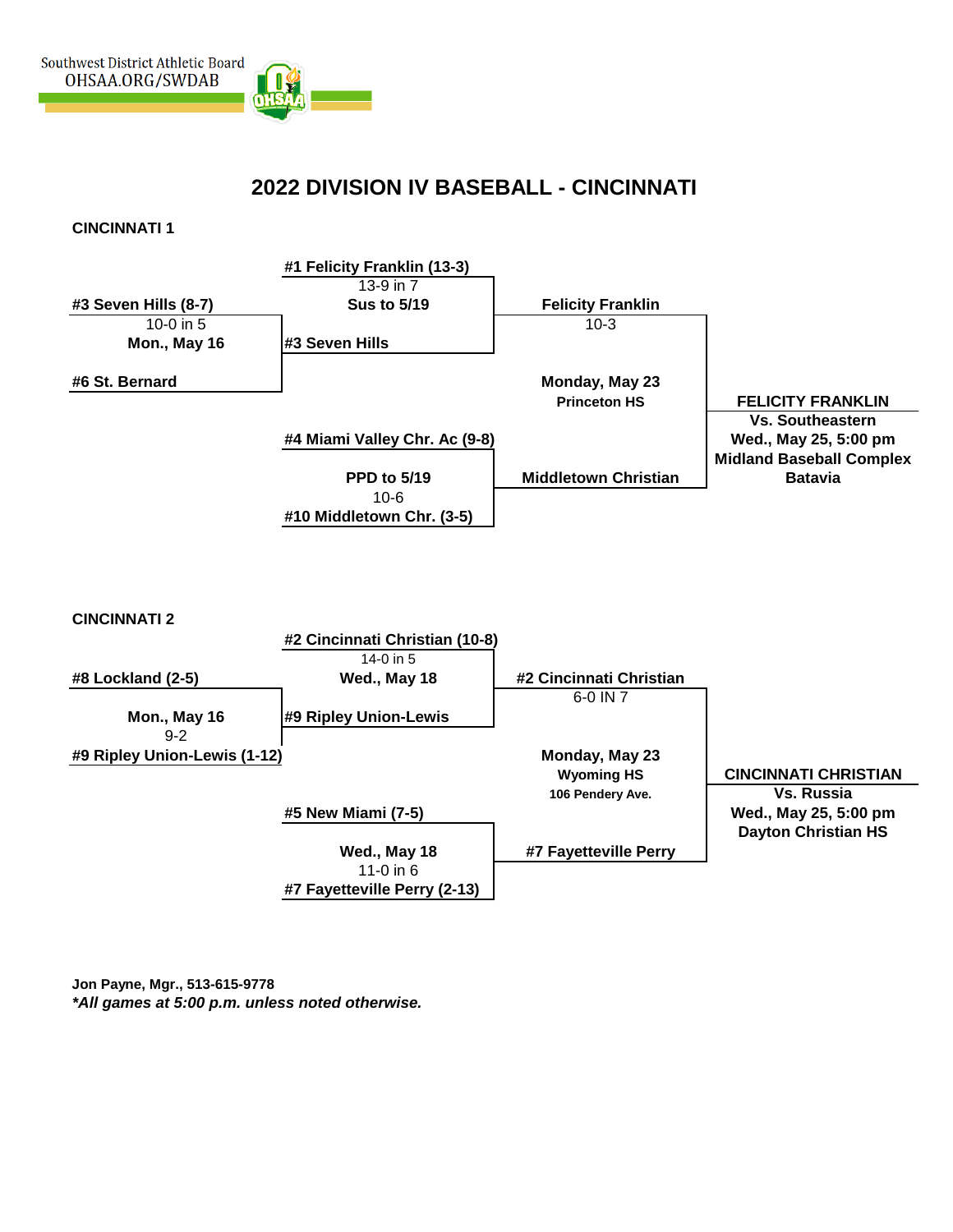

## **2022 DIVISION IV BASEBALL - DAYTON**



**Dave Palmer, Mgr., 937-418-3265** *\*All games at 5:00 p.m. unless noted otherwise.*